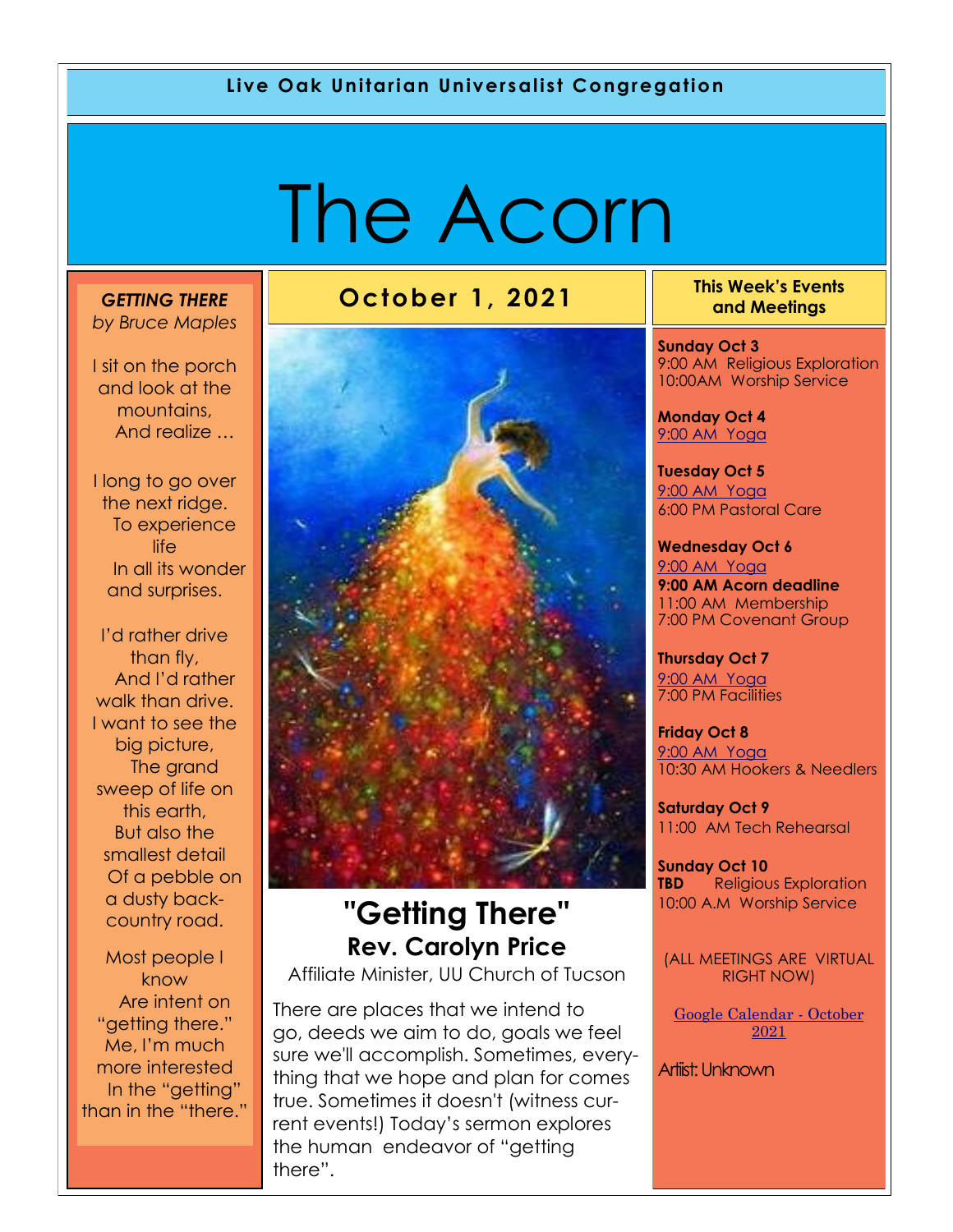**PAGE 2 THE ACORN** 

# **Worship Service 10.03.21**

### **Live Oak Unitarian Universalist Congregation of Goleta**

**Order of Service October 3, 2021**

*Getting There* **Rev. Carolyn Price**

### **A/V support: Michael Wittman; Tech support: Paris Psaros**

*How far you go in life depends on your being tender with the young, compassionate with the aged, sympathetic with the striving, and tolerant of the weak and strong. Because someday in your life you will have been all of these.* – George Washington Carver

| <b>Music for Gathering</b> (begins at 9:50 a.m.) |  | John Douglas, Music Director |
|--------------------------------------------------|--|------------------------------|
|--------------------------------------------------|--|------------------------------|

**Prelude** ~ The Water Is Wide Nansie Douglas *English folk song*

**Welcome** Jim Wells, Worship Associate

#### **Chalice Lighting and School Chalice Lighting and School Chalice Lighting and School Chalice Lighting and School Chalice Associates and School Chalice Associates and School Chalice Associates and School Chalice Associates**

*By Maureen Killoran*

For every time we make a mistake and we decide to start again: We light this chalice. For every time we are lonely and we let someone be our friend: We light this chalice. For every time we are disappointed and we choose to hope: We light this chalice.

**Opening Hymn** ~ *Come, Come, Whoever You Are* #188

**Call to Worship Call to Worship 2008** 

**Message for All Ages Rev. Carolyn Price and Jim Wells** 

*The Horse* (authorship unknown)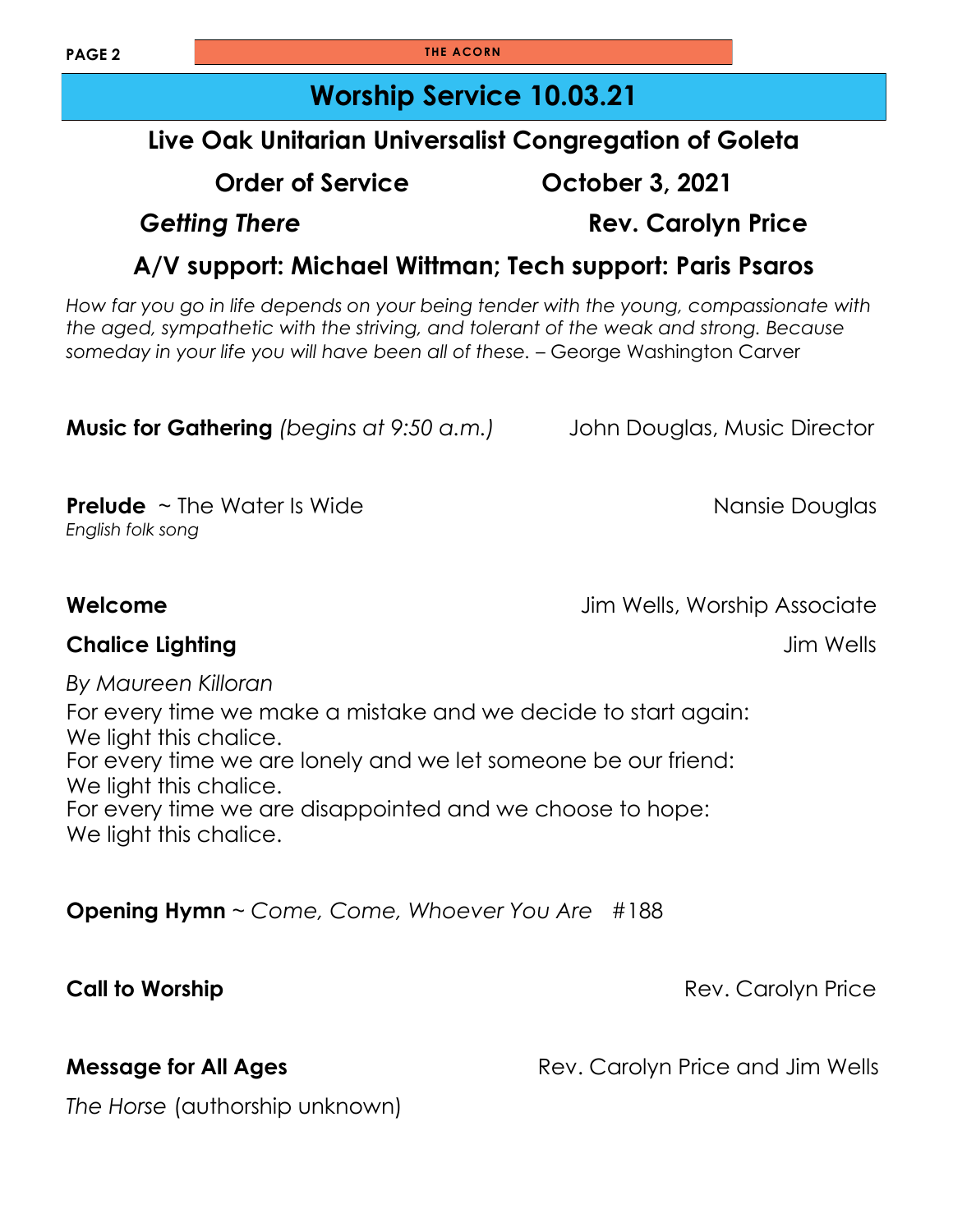# **Worship Service 10.03.21**

#### **Joys and Sorrows** Jim Wells

#### **Sharing in Stewardship**

*Our half-basket recipient this Sunday is Slingshot Art Studio/Alpha Resource Center*

**In Word Carolyn Price Rev. Carolyn Price In Song** ~ *There is a Love* **In Silence In Music** ~ Somewhere (from West Side Story) Nansie Douglas *Words: Stephen Sondheim; music: Leonard Bernstein*

**Sung Response** ~ *Woyaya* #1020

**Postlude** ~ Together Wherever We Go (from *Gypsy*) John & Nansie Douglas-*Words: Stephen Sondheim; music: Jule Styne*

#### **Five-minute break and then all are invited to re-gather for our social time.**

**Live Oak Sunday Worship October 3, 2021 10:00 AM** https://**[zoom.us/j/991200709](https://zoom.us/j/991200709) Meeting ID**: 991 200 709 **Dial by your location**  +1 253 215 8782 US +1 301 715 8592 US

**PAGE 3**

**Sermon** Getting There *Rev. Carolyn Price* **Rev. Carolyn Price** 

**Benediction Benediction Rev. Carolyn Price**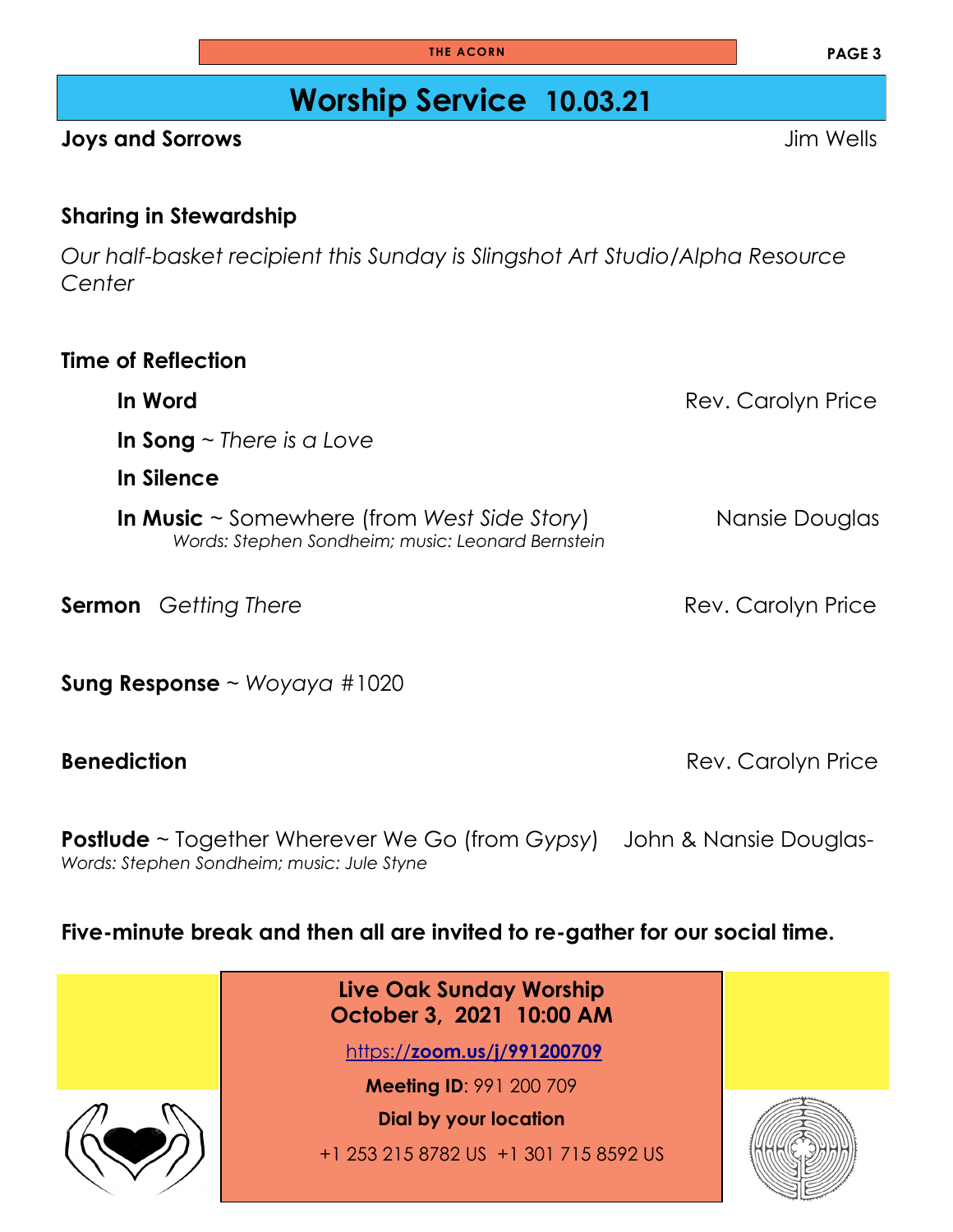# **Upcoming Services**

## **October 10 Indigenous People's Day**

Recognizing the Struggles of our local Indigenous People (collaborative service/ see link below)

In honor of Indigenous People's Day, Alan Salazar, a Fernandino tribal elder, will speak to us of the struggles of the Fernandino Tataviam tribe to achieve Federal recognition. Alan will also share a recent children's book he has written called "Tata, The Tataviam Towhee, A Tribal Story". Our Central Coast Cluster of UU congregations is collaborating on this service to learn more about the interconnected Indigenous tribal systems in our area. Join us for this very special service.

<https://uuma.zoom.us/j/2921204025>

Meeting ID: 292 120 4025

One tap mobile

+16699006833,,2921204025# US (San Jose)

Find your local number: https://uuma.zoom.us/u/acjCZ0np3x

# **Social Justice Upcoming Activities 10.03.21**

- **October 2, National March for Reproductive Rights,** Meet at De La Guerra Plaza at noon. Sponsored by Women's March of Santa Barbara and Planned Parenthood SB. The US Supreme Court will hear arguments Dec. 1 on a Mississippi abortion case. They will be asked to overturn Roe v. Wade.
- **Oct 5 at 6pm, Webinar about legislation to pass single payer healthcare** (AB 1400) in California. More info: [info@medicare4all.org.](mailto:info@medicare4all.org)
- **October 11, PFLAG SB** monthly support virtual meeting for LGBTQ+ people and their families, register for the link [https://pflag.org/chapter/pflag-santa](https://pflag.org/chapter/pflag-santa-barbara)[barbara](https://pflag.org/chapter/pflag-santa-barbara)

**October 24, 28th Bread & Roses** Community Celebration in person and Fundraiser for Fund for Santa Barbara (which funds progressive causes in our community, Elings Park, 2-5 pm. [https://www.fundforsantabarba. ra.org/events/breadandroses/](https://www.fundforsantabarba.ra.org/events/breadandroses/)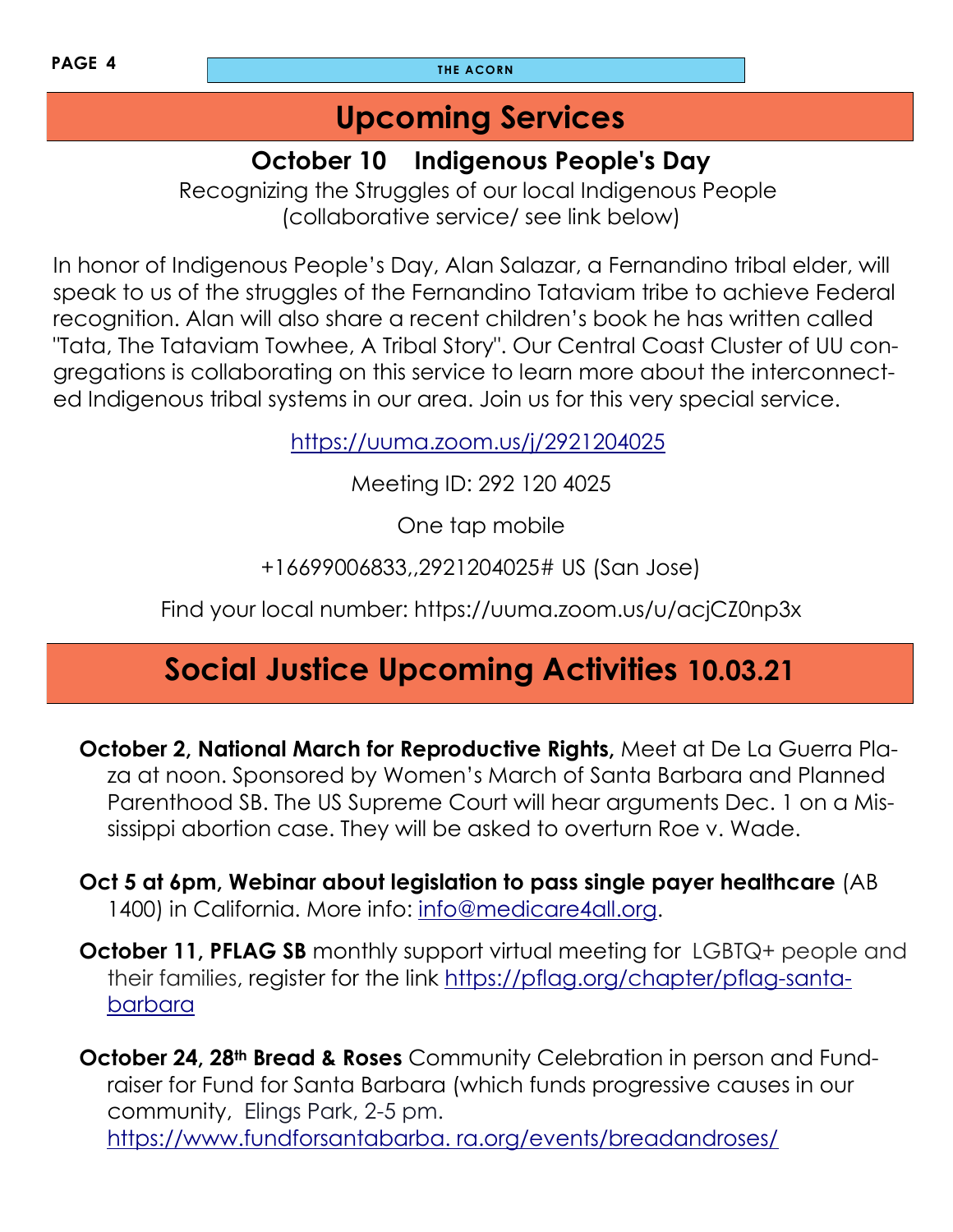# **Religious Exploration 10.03.21**

### **THIS WEEK IN RELIGIOUS EXPLORATION**

I sure hope that you all were able to attend last Sunday's service, it was about as sweet as it gets. In my next life, I want to be a professional "Animal Blesser"

#### **COMING OF AGE**

This Sunday, the Coming of Age teens begin their journey with Steven and Jan Ross. We will be talking logistics and Social Justice projects, work with your Mentors and fulfilling your requirements. We will also create a covenant for this year's group. Our class will meet Sunday at 9:00 AM and we will talk about what time you all want to meet for your first curriculum class, which will be in person with Mary and Rachel beginning October 10.

**Live Oak**  I suggest printing the requirements pages, attached last week, and bring them with the Calendar for Coming of Age.

Parents, please get the Coming of Age registration back to me and thank you (was included again in the

letter home this week so look for it).

#### **REGISTRATION FOR RELIGIOUS EXPLORATION**

If you have not filled out a registration, our new web-

site will have online registration. The online forms that

have been posted expire on Oct. 1, 2021, and by the time you get this Acorn, they will not be able to be opened.

If your teen is doing Coming of Age, we need your Coming of Age application for Candidacy, since we start this Sunday.

# **RE Outdoor Sanctuary Clean Up**

Dear Live Oak…. The RE Council has scheduled 2 blocks of time to work on the Outdoor RE space so that we can start Coming of Age, and eventually the rest of RE. We have scheduled **Thur Oct 7 and Sat Oct 9, both from 10:00 AM-3:00PM.** Please contact Steven if you are available to help [dresteven@liveoakgoleta.org.](mailto:dresteven@liveoakgoleta.org) You will need to sign a Covid waiver, and we will have them at the meeting. Thank you so much.

**9:00 AM Join Zoom Meeting [https://zoom.us/j/99543805](https://zoom.us/j/9954380524?pwd=UzZORVVKbnhBamtqT2craHE0Y255UT09) [24?pwd=UzZORVVKbnhBam](https://zoom.us/j/9954380524?pwd=UzZORVVKbnhBamtqT2craHE0Y255UT09) [tqT2craHE0Y255UT09](https://zoom.us/j/9954380524?pwd=UzZORVVKbnhBamtqT2craHE0Y255UT09)**

**Religious Exploration** 

**Time: October 3, 2021** 

**Meeting ID: 995 438 0524 Password: 007564**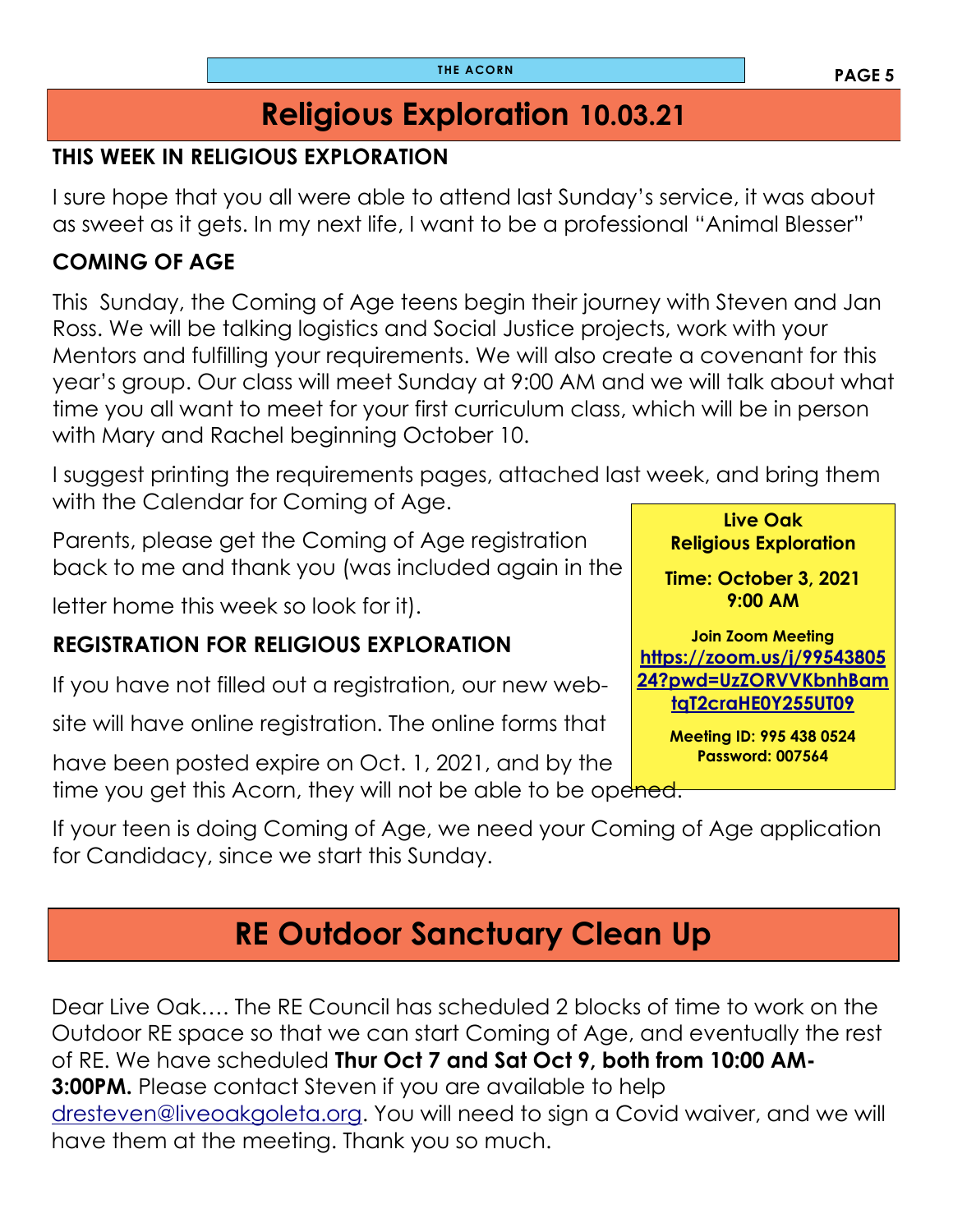# **Yoga Continues "at" Live Oak!**

You have probably noticed that every week in the Acorn calendar there is a link to a yoga class for each weekday. **This online class takes place** 

**Monday - Friday from 9:00 -10:00 AM.** Whether you're a seasoned yoga practi-

tioner or an enthusiastic beginner, you are welcome to participate in these classes.

Veteran yoga instructor Kim DiLoreto had been teaching twice-weekly classes in the Live Oak sanctuary until the lockdown happened last year. She is a gifted and caring teacher who can adapt her classes for students of all levels. I have

been practicing with Kim in her online class for the past year and a half and have found the experience to nearly match that of an in-person class; it is a special time of movement and meditation and something that I really look forward to each week. All you need is a device that can utilize Zoom (like you do for our Sunday services) and a yoga mat. The cost is a very reasonable \$10 donation which can be paid online through Venmo or mailed as a check. (Kim can explain payment options during your first class.)

Everyone is welcome, and you can encourage local or even out-of-town friends to attend. We hope that you will join us! If you have any questions, please feel free to contact Carter Morgan at [morganfamily1@cox.net.](mailto:morganfamily1@cox.net)

# **10.03.21 Half Basket Donation-Sling Shot Art Studio**

Please join me as we donate our half basket to Sling Shot Art Studio, a Program of Alpha Resource Center. "Sling Shot is a not-for-profit progressive arts studio that supports the creative practice and professional visibility of artists with intellectual and developmental disabilities in Santa Barbara County." The artists do painting, drawing, printing, wood sculptures, ceramics and fabric arts and sell their work through gallery shows. Sling Shot has supported our daughter Megan in her art work for many years. They have been very challenged in delivering services during the pandemic.

Sling Shot is an amazing place that fosters the "worth and dignity" of these artists who often get overlooked. Please give generously to help provide this supportive space for our artists.

For more information, check out their website <https://slingshotart.org/>

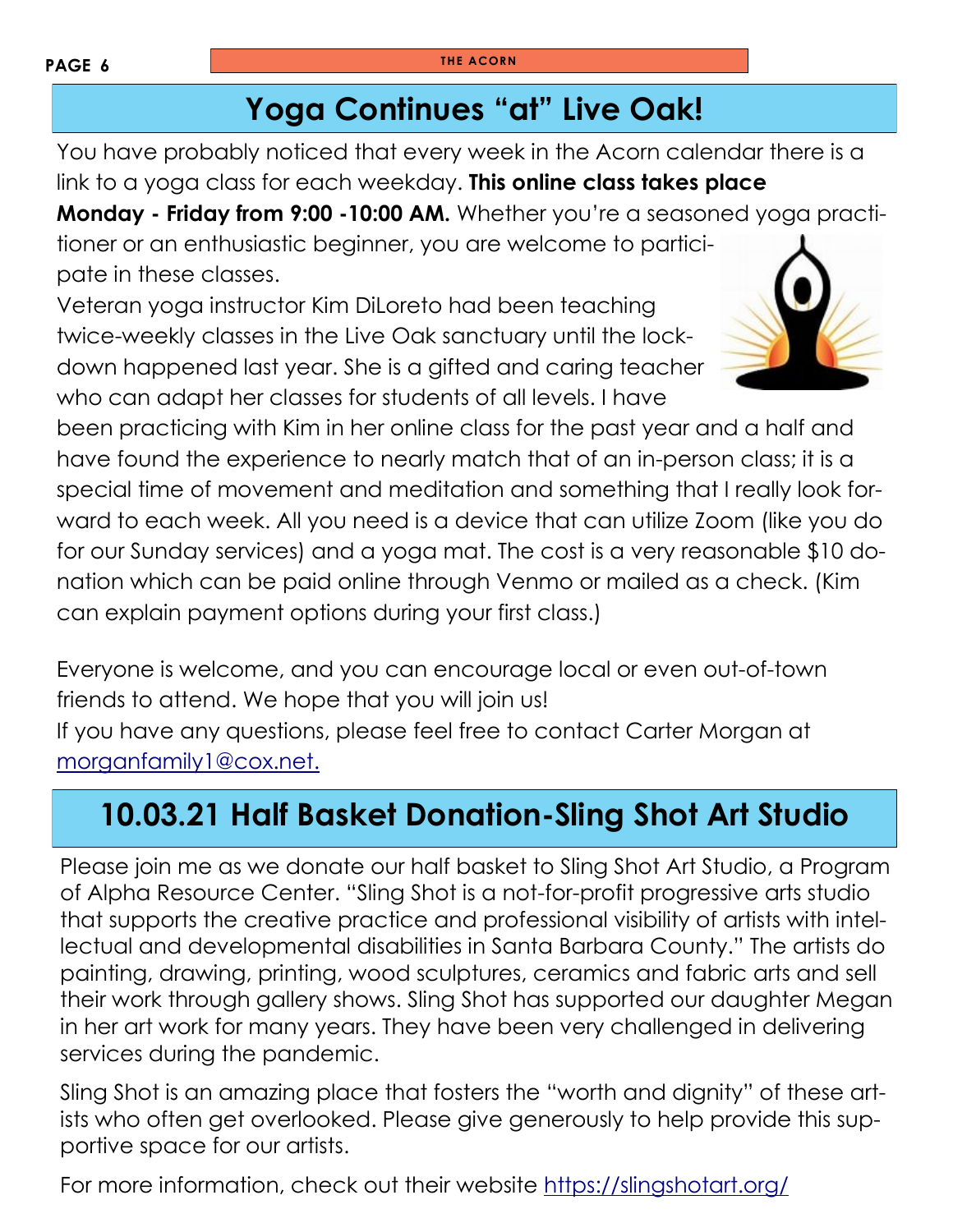# **Food Collection Restarts**

Thanks as always to those of you who continue to generously contribute food to the Santa Barbara Food Bank. Your generosity is truly heart-warming!

This terrific organization is filling an even larger-than-usual need in our community. We are glad to have Live Oak support their efforts, and workers at the Food Bank continue to express their appreciation!

Items that are particularly appreciated include: canned goods such as tuna, fruit, beans, and soups; peanut butter; pasta; rice; cereal. We gather items every Tuesday.

Now that the painting project is completed at Live Oak, you can once again donate food in one of the three regular ways on any day of the week: (1)You can drop off donations in boxes that we have put out at Live Oak on

the patio just outside of the cottage;

(2) You can drop off in a box we have left outside of our front door at home: 6542 Camino Caseta in Goleta; or

(3) You can get in touch with us via email ([morganfamily1@cox.net\)](mailto:morganfamily1@cox.net) for a pickup at your home. Just leave food donations in a bag (preferably paper) outside of your door.

Thanks for your support of families in our community!

Carter and Wendy Morgan

# **From Your Board of Trustees re: GATHERING**

*Like many of you, we had hoped that the situation regarding our eventual inperson re-gathering for Live Oak Sunday services and meetings would be different at this point.*

*However, due to the increase in COVID-19 cases in Santa Barbara County, all in-person gatherings sanctioned by Live Oak, both indoors and outdoors, are suspended until further notice. Thank you for your ongoing understanding as we seek to keep our congregation as safe as possible.*

*In service,*

*Megan Moyer (President), Clacey Kahn (VP), Larry Bishop, Rev. Tamara Casanova Suzuki, Holly Drayton, Mary Johnson, Wendy Morgan, Teka Penteriche*